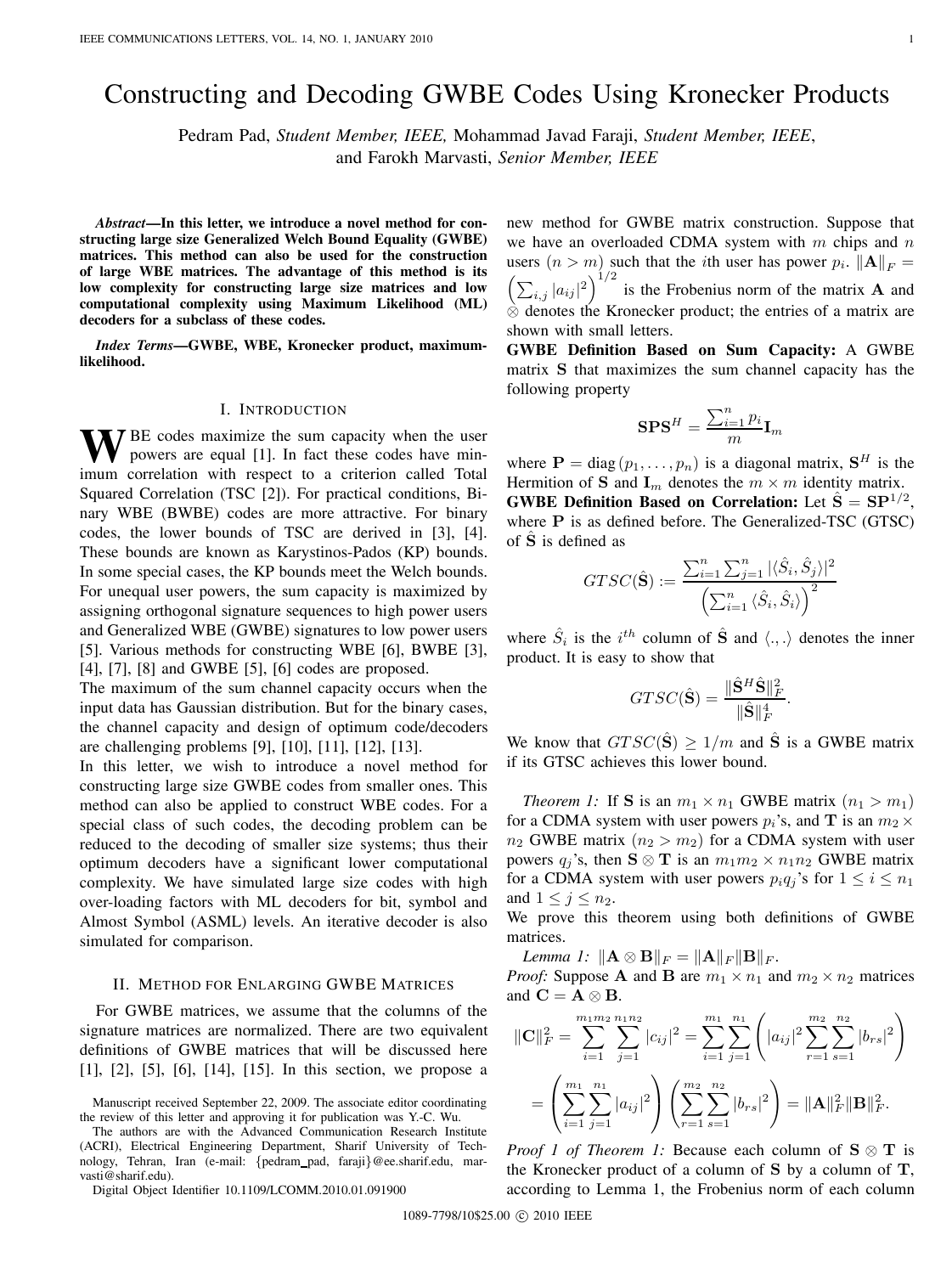of **S** ⊗ **T** equals the product of the Frobenius norms of the corresponding columns of **S** and **T**. Thus the columns of **S** ⊗ **T** have norm 1 and satisfies the unit-norm property of the signature matrices. Let  $\mathbf{P} = \text{diag}(p_1, \dots, p_{n_1})$  and **Q** = diag( $q_1, ..., q_{n_2}$ ), then **SPS**<sup>H</sup> =  $\frac{\sum_{i=1}^{n_1} p_i}{m_1}$ **I**<sub>n<sub>1</sub> and</sub>  $\mathbf{T}\mathbf{Q}\mathbf{T}^{H} = \frac{\sum_{j=1}^{n_2} q_j}{m_2} \mathbf{I}_{n_2}$ . Thus, we have

$$
(\mathbf{S} \otimes \mathbf{T}) (\mathbf{P} \otimes \mathbf{Q}) (\mathbf{S} \otimes \mathbf{T})^{H} = (\mathbf{S} \mathbf{P} \mathbf{S}^{H} \otimes \mathbf{T} \mathbf{Q} \mathbf{T}^{H})
$$

$$
= \frac{\left(\sum_{i=1}^{n_{1}} p_{i}\right)\left(\sum_{j=1}^{n_{2}} q_{j}\right)}{m_{1} m_{2}} \mathbf{I}_{m_{1} m_{2}}.
$$

But **P**⊗**Q** is a diagonal matrix with diagonal entries as  $p_i q_j$ 's for  $1 \leq i \leq n_1$  and  $1 \leq j \leq n_2$ . Thus the proof is complete. For the second proof we use the second definition of the GWBE matrices. Firstly, we can easily prove the following lemma.

*Lemma 2:*  $GTSC(\mathbf{A} \otimes \mathbf{B}) = GTSC(\mathbf{A})GTSC(\mathbf{B}).$ *Proof 2 of Theorem 1:* Let  $\hat{\mathbf{S}} = \mathbf{S} \mathbf{P}^{1/2}$  and  $\hat{\mathbf{T}} = \mathbf{T} \mathbf{Q}^{1/2}$ , where **P** and **Q** are the matrices defined in the Proof 1. Since **S** and **T** are GWBE matrices,  $GTSC(\hat{S}) = 1/m_1$  and  $GTSC(\hat{T}) =$  $1/m_2$ . According to Lemma 2,  $GTSC(\mathbf{S} \otimes \mathbf{T}) = 1/(m_1m_2)$ . But

$$
\hat{\mathbf{S}} \otimes \hat{\mathbf{T}} = (\mathbf{S} \mathbf{P}^{1/2}) \otimes (\mathbf{T} \mathbf{Q}^{1/2}) = (\mathbf{S} \otimes \mathbf{T}) (\mathbf{P}^{1/2} \otimes \mathbf{Q}^{1/2})
$$

$$
= (\mathbf{S} \otimes \mathbf{T}) (\mathbf{P} \otimes \mathbf{Q})^{1/2}.
$$

But according to Proof 1, **S** ⊗ **T** has normalized columns and **P**  $\otimes$  **Q** is a diagonal matrix with  $p_i q_i$ 's as its diagonal entries which completes the second proof.

*Corollary 1:* Suppose **A** and **B** are matrices with normalized columns; we then have  $TSC(\mathbf{A} \otimes \mathbf{B})$  =  $TSC(\mathbf{A}) TSC(\mathbf{B}).$ 

*Proof:* First we must show that  $TSC(\mathbf{A} \otimes \mathbf{B})$  is well-defined; it means we must show that the columns of  $A \otimes B$  are normalized. The proof is similar to that of the first step of Theorem 1. Now, suppose that **A** and **B** are  $m_1 \times n_1$ and  $m_2 \times n_2$  matrices, respectively. It is easy to show that  $TSC(\mathbf{A}) = n_1^2 G T SC(\mathbf{A}), TSC(\mathbf{B}) = n_2^2 G T SC(\mathbf{B})$  and  $TSC(\mathbf{A} \otimes \mathbf{B}) = (n_1 n_2)^2 G TSC(\mathbf{A} \otimes \mathbf{B})$ . Thus, according to Lemma 2, the proof is complete.

*Corollary 2:* Suppose **S** and **T** are  $m_1 \times n_1$  and  $m_2 \times n_2$ WBE matrices, respectively. If  $m_1 \geq n_1$  and  $m_2 \geq n_2$ , then  $\mathbf{S} \otimes \mathbf{T}$  is an  $m_1 m_2 \times n_1 n_2$  WBE matrix. The same statement is true for the case that  $m_1 \leq n_1$  and  $m_2 \leq n_2$ .

*Proof:* The minimum TSC of an  $m \times n$  matrix (the Welch bound) is *n* if  $m \ge n$ , and  $n^2/m$  if  $m \le n$  [2]. Thus, if  $m_1 \geq n_1$  and  $m_2 \geq n_2$ , then  $TSC(\mathbf{S}) = n_1$  and  $TSC(\mathbf{T}) = n_2$ . By using Corollary 1,  $TSC(\mathbf{S} \otimes \mathbf{T}) =$  $TSC(\mathbf{S}) TSC(\mathbf{T}) = n_1 n_2$ . Since  $\mathbf{S} \otimes \mathbf{T}$  is an  $m_1 m_2 \times n_1 n_2$ matrix and  $m_1 m_2 \geq n_1 n_2$ , it is a WBE matrix. Similarly, if  $m_1 \leq n_1$  and  $m_2 \leq n_2$ , then  $TSC(\mathbf{S}) = n_1^2/m_1$  and  $TSC(\mathbf{T}) = n_2^2/m_2$ . By using Corollary 1,  $TSC(\mathbf{S} \otimes \mathbf{T}) =$  $TSC(\mathbf{S}) TSC(\mathbf{T}) = (n_1 n_2)^2 / (m_1 m_2)$ . Since  $\mathbf{S} \otimes \mathbf{T}$  is an  $m_1 m_2 \times n_1 n_2$  matrix and  $m_1 m_2 \leq n_1 n_2$ , it is a WBE matrix. Also, when  $m_1 \leq n_1$  and  $m_2 \leq n_2$ , **S** and **T** are GWBE matrices with equal user powers and thus using Theorem 1, **S** ⊗ **T** is a WBE matrix.

*Note 1:* According to [16], the direct construction of an  $m_1 m_2 \times n_1 n_2$  GWBE matrix needs  $6m_1 m_2 n_1 n_2$  operations. But using the method proposed in this letter, it only needs  $6m_1n_1 + 6m_2n_2$  such operations and  $m_1m_2n_1n_2$ multiplications. Since some operations in direct construction of GWBE matrices are more complicated than a simple multiplication, this new method results in a significant reduction in the computational cost of constructing large size GWBE matrices.

This method can also be used for enlarging BWBE matrices. It is proved in [3], [4] that the TSC of a binary matrix is lower bounded by the KP bound which is greater than or equal to the Welch bound[3]. Note that for an  $m \times n \{\pm 1\}$ -matrix, the KP bound meets the Welch bound when  $\max(m, n)$  is a multiple of 4. According to Corollary 2, if **S** and **T** are binary matrices such that their TSC meets the Welch bound (i.e., BWBE matrices), then  $S \otimes T$  is also a BWBE matrix (note that the entries of  $S \otimes T$  is also binary antipodal).

## III. GWBE MATRICES WITH LOW COST ML DECODERS

By bit ML decoders, we mean a decoder that extracts the user bits optimally. Also, by symbol ML decoders, we mean the decoder that extracts the symbols (the user data vectors) optimally. We use the average of the Bit Error Rate (BER) of the users as the measure of performance and thus the bit ML decoder is the optimum decoder and the symbol ML decoder is suboptimum.

Theorem 1 implies that if **U** is  $k \times k$  unitary and **A** is an  $m \times n$  GWBE matrix, then  $C = U \otimes A$  is a  $km \times kn$  GWBE matrix. Now, consider a CDMA channel model  $Y = \mathbf{C}X + N$ where  $C$  is the signature matrix,  $X$  is the input data vector and N is the noise vector with distribution  $\mathcal{N}(0, \sigma^2 \mathbf{I}_{km})$ . If we multiply both sides of (1) by  $U^T \otimes I_m$ , we have

$$
\left(\mathbf{U}^T \otimes \mathbf{I}_m\right) Y = \left(\mathbf{I}_k \otimes \mathbf{A}\right) X + \left(\mathbf{U}^T \otimes \mathbf{I}_m\right) N. \quad (1)
$$

Since  $\mathbf{U}^T \otimes \mathbf{I}_m$  is unitary,  $(\mathbf{U}^T \otimes \mathbf{I}_m)$  N is a Gaussian random vector with the same distribution as N. By converting  $Y =$  $CX + N$  to (1), we have decoupled a system of  $km$ -equations down to  $k$  systems of  $m$ -equations. This means a dramatic reduction in the decoding complexity. For example, if the input alphabet is binary, the direct implementation of the bit/symbol ML decoders need to calculate  $2^{kn}$  Euclidean distances of  $km$ dimensional vectors, but by using (1), we only need  $k \times 2^n$ Euclidean distances of  $m$ -dimensional vectors.

*Note 2:* Since the correlation matrix is

$$
\left(\mathbf{U}\otimes\mathbf{A}\right)^{T}\left(\mathbf{U}\otimes\mathbf{A}\right)=\mathbf{I}_{k}\otimes\left(\mathbf{A}^{T}\mathbf{A}\right),
$$

the columns of  $U \otimes A$  are similar to the group orthogonal codes given in [11].

**Almost Symbol ML (ASML) Decoder** In addition, when the input alphabet is binary antipodal, another procedure can be performed for decreasing the complexity of the decoder even further. Suppose  $\mathbf{A}_{m \times n} = [\mathbf{D}_{m \times m} | \mathbf{E}_{m \times (n-m)}]$  where **D** is an invertible matrix (existence of such an  $m \times m$  submatrix of **A** is not a very restrictive condition). Assume that  $X = [X_1^T \ X_2^T]^T$  such that  $AX = DX_1 + EX_2$ , we thus have